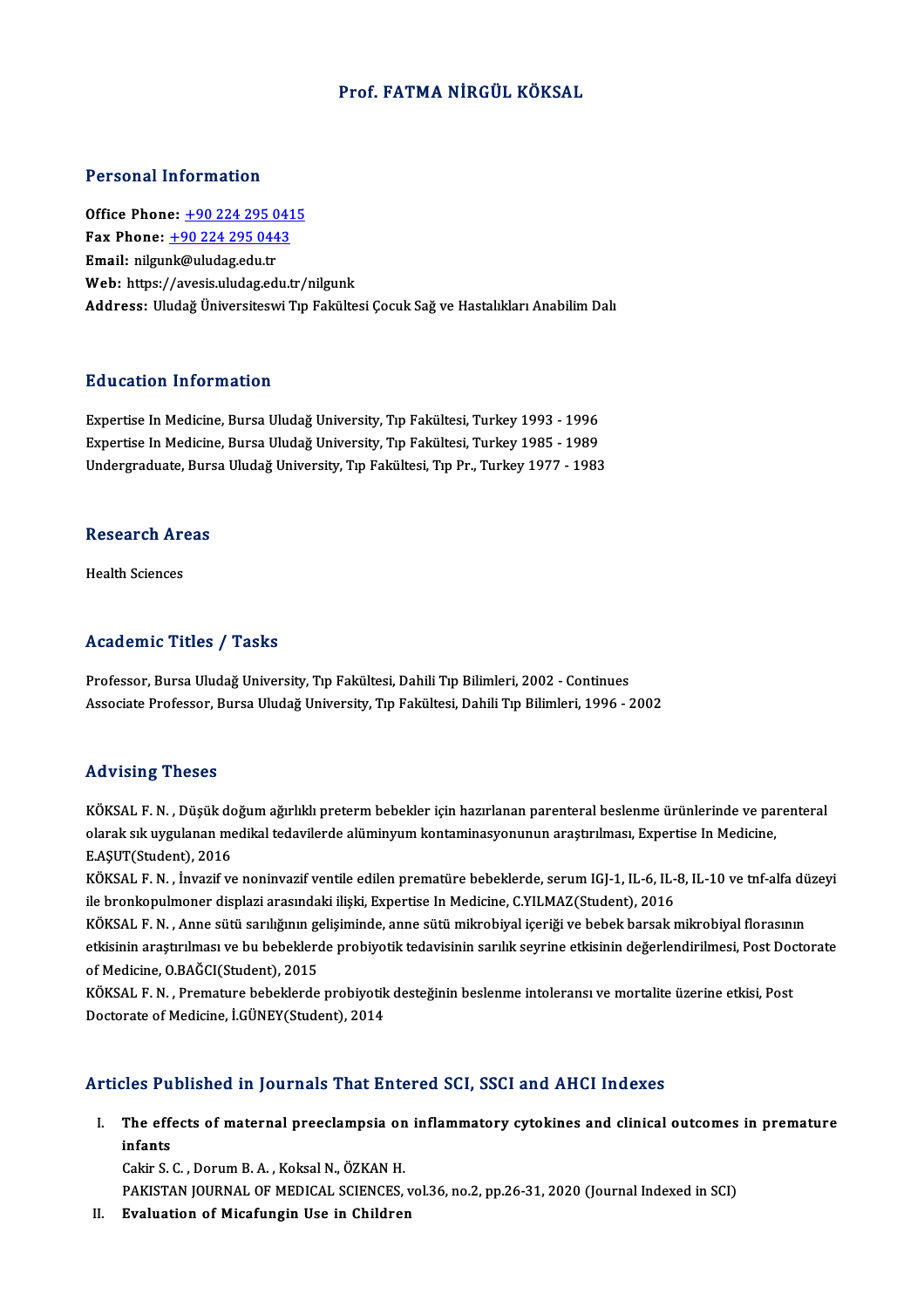Yeşil E., Çelebi S., Sezgin Evim M., Ozer A., Turan C., Timur D., Cakir S. C. , Bülbül B., Ener B., Gunes A., et al.<br>MIKRORIYOLOU BULTENL YRLE4, PR 120, 134, 2020 (Journal Indoved in SCL) Yeşil E., Çelebi S., Sezgin Evim M., Ozer A., Turan C., Timur D., Cakir S. C. , Bülbü<br>MIKROBIYOLOJI BULTENI, vol.54, pp.120-134, 2020 (Journal Indexed in SCI)<br>The potential utility of real time PCP of the 16S rPNA gene in Yeşil E., Çelebi S., Sezgin Evim M., Ozer A., Turan C., Timur D., Cakir S. C. , Bülbül B., Ener B., Gunes A., et al.<br>MIKROBIYOLOJI BULTENI, vol.54, pp.120-134, 2020 (Journal Indexed in SCI)<br>III. The potential utility of re

- MIKROBIYOLOJI BULTENI, vol.54, pp.120-134, 2020 (Journal Indexed in SCI)<br>III. The potential utility of real-time PCR of the 16S-rRNA gene in the diagnosis of neonatal sepsis<br>Istanbullu K., Koksal N., Cetinkaya M., ÖZKAN H. The potential utility of real-time PCR of the 16S-rRNA gene in the diagnosis of ne<br>Istanbullu K., Koksal N., Cetinkaya M., ÖZKAN H., Yakut T., Karkucak M., Dogan H.<br>TURKISH JOURNAL OF PEDIATRICS, vol.61, no.4, pp.493-499,
- IV. An observational, prospective, multicenter study on rescue high-frequency oscillatory ventilation in neonates failing with conventional ventilation TURKISH JOURNAL OF PEDIATRICS, vol.61, no.4, pp.4<br>An observational, prospective, multicenter stu<br>neonates failing with conventional ventilation<br>EPDEVE Ö. OKULU E. Tung C. Colik V. Kavasan II. Co An observational, prospective, multicenter study on rescue high-frequency oscillatory ventilation in<br>neonates failing with conventional ventilation<br>ERDEVE Ö., OKULU E., Tunc G., Celik Y., Kayacan U., Cetinkaya M., Buyukkal neonates failing with conventional ventilation<br>ERDEVE Ö., OKULU E., Tunc G., Celik Y., Kayacan U., Ceti<br>PLOS ONE, vol.14, no.6, 2019 (Journal Indexed in SCI)<br>New concretion fish oil and olive oil linid for nr ERDEVE Ö., OKULU E., Tunc G., Celik Y., Kayacan U., Cetinkaya M., Buyukkale G., ÖZKAN H., Koksal N., SATAR M., 6<br>PLOS ONE, vol.14, no.6, 2019 (Journal Indexed in SCI)<br>V. New-generation fish oil and olive oil lipid for prev
- PLOS ONE, vol.14, no.6, 2019 (Journal Indexed in SCI)<br>New-generation fish oil and olive oil lipid for prevention of<br>Single center clinical trial at university hospital in Turkey<br>ÖZKAN H. Koksal N. Dorum B.A., KOCAEL E. ÖZA New-generation fish oil and olive oil lipid for prevention of oxidative damage in preterm<br>Single center clinical trial at university hospital in Turkey<br>ÖZKAN H., Koksal N., Dorum B. A. , KOCAEL F., ÖZARDA Y., BOZYİĞİT C., Single center clinical trial at university hospital in Turkey<br>ÖZKAN H., Koksal N., Dorum B. A. , KOCAEL F., ÖZARDA Y., BOZYİĞİT C., Dogan P., Varal I. G. , Bagci O.<br>PEDIATRICS INTERNATIONAL, vol.61, no.4, pp.388-392, 2019
- VI. Results of the Use of Micafungin in Newborns PEDIATRICS INTERNATIONAL, vol.61, no.4, pp.388-392, 2019 (Journal Indexed in SCI)<br>Results of the Use of Micafungin in Newborns<br>Cakir S. C. , ÇELEBİ S., ÖZKAN H., Koksal N., Dorum B. A. , YEŞİL E., Hacimustafaoglu M. K.<br>MIK Results of the Use of Micafungin in Newborns<br>Cakir S. C. , ÇELEBİ S., ÖZKAN H., Koksal N., Dorum B. A. , YEŞİL E., Hacimustafaog<br>MIKROBIYOLOJI BULTENI, vol.53, no.1, pp.70-80, 2019 (Journal Indexed in SCI)<br>What should be t MIKROBIYOLOJI BULTENI, vol.53, no.1, pp.70-80, 2019 (Journal Indexed in SCI)
- VII. What should be the protein target for adjustable Human Milk fortification in premature infants?<br>Dorum B. A., ÖZKAN H., Cakir S. C., Koksal N., SEN G. E. What should be the protein target for adjustable Human Milk fortification in premature i<br>Dorum B.A., ÖZKAN H., Cakir S. C., Koksal N., ŞEN G. E.<br>PAKISTAN JOURNAL OF MEDICAL SCIENCES, vol.35, no.1, pp.277-281, 2019 (Journal Dorum B. A. , ÖZKAN H., Cakir S. C. , Koksal N., ŞEN G. E.<br>PAKISTAN JOURNAL OF MEDICAL SCIENCES, vol.35, no.1, pp.277-281, 2019 (Journal Indexed in SCI)<br>VIII. The effectiveness of serum amyloid A for prediction of neon
- PAKISTAN JOURNAL OF MEDICAL SCIENCES, vo<br>The effectiveness of serum amyloid A for<br>parenteral nutrition in premature infants<br>ÖZKAN H. Koksal N. Dogan B. Cuney Varal L. B The effectiveness of serum amyloid A for prediction of no<br>parenteral nutrition in premature infants<br>ÖZKAN H., Koksal N., Dogan P., Guney-Varal I., Bagci O., ÖZGÜR T.<br>TURKISH JOURNAL OF REDIATRICS vol 61 no 1 nn 26 33 2019 parenteral nutrition in premature infants<br>ÖZKAN H., Koksal N., Dogan P., Guney-Varal I., Bagci O., ÖZGÜR T.<br>TURKISH JOURNAL OF PEDIATRICS, vol.61, no.1, pp.26-33, 2019 (Journal Indexed in SCI)<br>Petential use of multi strain
- ÖZKAN H., Koksal N., Dogan P., Guney-Varal I., Bagci O., ÖZGÜR T.<br>TURKISH JOURNAL OF PEDIATRICS, vol.61, no.1, pp.26-33, 2019 (Journal Indexed in SCI)<br>IX. Potential use of multi-strain synbiotics for improving postnatal he TURKISH JOURNAL OF PEDIATRICS, vol.61, no.1, p<br>Potential use of multi-strain synbiotics for in<br>Varal I. G. , Koksal N., ÖZKAN H., Bagci O., Dogan P.<br>PAKISTAN JOURNAL OF MEDICAL SCIENCES, vol.2 PAKISTAN JOURNAL OF MEDICAL SCIENCES, vol.34, no.6, pp.1502-1506, 2018 (Journal Indexed in SCI)
- Varal I. G., Koksal N., ÖZKAN H., Bagci O., Dogan P.<br>PAKISTAN JOURNAL OF MEDICAL SCIENCES, vol.34, no.6, pp.1502-1506, 2018 (Journal Indexed in SCI)<br>X. Aluminum exposure in premature babies related to total parenteral nutr PAKISTAN JOURNAL OF MEDICAL SCIENC<br>Aluminum exposure in premature ba<br>Asut E., Koksal N., Dorum B. A. , ÖZKAN H.<br>TURKISH JOURNAL OF PEDIATRICS volet Aluminum exposure in premature babies related to total parenteral nutrition and<br>Asut E., Koksal N., Dorum B. A. , ÖZKAN H.<br>TURKISH JOURNAL OF PEDIATRICS, vol.60, no.4, pp.385-391, 2018 (Journal Indexed in SCI)<br>Low serum JC TURKISH JOURNAL OF PEDIATRICS, vol.60, no.4, pp.385-391, 2018 (Journal Indexed in SCI)
- Asut E., Koksal N., Dorum B. A. , ÖZKAN H.<br>TURKISH JOURNAL OF PEDIATRICS, vol.60, no.4, pp.385-391, 2018 (Journal Indexed in SCI)<br>XI. Low serum IGF-1 and increased cytokine levels in tracheal aspirate samples are associate bronchopulmonary dysplasia<br>Yilmaz C., Koksal N., ÖZKAN H., Dorum B. A. , Bagci O.<br>TURKISH JOURNAL OF PEDIATRICS, vol.59, no.2, pp.122-129, 2017 (Journal Indexed in SCI)<br>The effect of early edministration of combined multi

Yilmaz C., Koksal N., ÖZKAN H., Dorum B. A., Bagci O.

Yilmaz C., Koksal N., ÖZKAN H., Dorum B. A. , Bagci O.<br>TURKISH JOURNAL OF PEDIATRICS, vol.59, no.2, pp.122-129, 2017 (Journal Indexed in SCI)<br>XII. The effect of early administration of combined multi-strain and multi-speci TURKISH JOURNAL OF PEDIATRICS, vol.59, no.2, pp.122-129, 2017 (Journal Indexed in SCI)<br>The effect of early administration of combined multi-strain and multi-species probiotics on<br>gastrointestinal morbidities and mortality The effect of early<br>gastrointestinal m<br>tertiary care unit gastrointestinal morbidities and mortality in pre<br>tertiary care unit<br>Guney-Varal I., Koksal N., ÖZKAN H., Bagci O., Dogan P.<br>TURKISH JOURNAL OF REDIATRICS, vol 59, no 1, nn 12 tertiary care unit<br>Guney-Varal I., Koksal N., ÖZKAN H., Bagci O., Dogan P.<br>TURKISH JOURNAL OF PEDIATRICS, vol.59, no.1, pp.13-19, 2017 (Journal Indexed in SCI)<br>Serpentine like syndrome associated with onsenhalesele

- Guney-Varal I., Koksal N., ÖZKAN H., Bagci O., Dogan P.<br>TURKISH JOURNAL OF PEDIATRICS, vol.59, no.1, pp.13-19, 2017 (Journal Indexed<br>XIII. Serpentine-like syndrome associated with encephalocele<br>Dorum B. A. , Korkmaz S., ÖZ TURKISH JOURNAL OF PEDIATRICS, vol.59, no.1, pp.13-19, 2017 (Journal Indexed<br>Serpentine-like syndrome associated with encephalocele<br>Dorum B. A. , Korkmaz S., ÖZKAN H., Koksal N., Bagci O., YAZICI Z., GÜRPINAR A. N.<br>CLINICA Serpentine-like syndrome associated with encephalocele<br>Dorum B. A. , Korkmaz S., ÖZKAN H., Koksal N., Bagci O., YAZICI Z., GÜRPINAR A. N.<br>CLINICAL DYSMORPHOLOGY, vol.25, no.3, pp.110-112, 2016 (Journal Indexed in SCI)<br>Cult Dorum B. A. , Korkmaz S., ÖZKAN H., Koksal N., Bagci O., YAZICI Z., GÜRPINAR A. N.<br>CLINICAL DYSMORPHOLOGY, vol.25, no.3, pp.110-112, 2016 (Journal Indexed in SCI)<br>XIV. Culture-proven neonatal sepsis in preterm infants in a
- CLINICAL DYSMORPHOLOGY, vol.25, no.3, pp.110-112, 2016 (Journal Indexed in SC)<br>Culture-proven neonatal sepsis in preterm infants in a neonatal intensive<br>period: Coagulase-negative Staphylococcus as the predominant pathogen Culture-proven neonatal sepsis in preterm infants in a neor<br>period: Coagulase-negative Staphylococcus as the predomin<br>ÖZKAN H., Cetinkaya M., Koksal N., ÇELEBİ S., Hacimustafaoglu M. K.<br>PEDIATRICS INTERNATIONAL, vel 56 no. period: Coagulase-negative Staphylococcus as the predominant pathogen<br>ÖZKAN H., Cetinkaya M., Koksal N., ÇELEBİ S., Hacimustafaoglu M. K.<br>PEDIATRICS INTERNATIONAL, vol.56, no.1, pp.60-66, 2014 (Journal Indexed in SCI)
- XV. Investigation of methicillin resistant Staphylococcus aureus in neonatal intensive care unit PEDIATRICS INTERNATIONAL, vol.56, no.1, pp.60-66, 2014 (Journal Indexed in SCI)<br>Investigation of methicillin resistant Staphylococcus aureus in neonatal intensive care unit<br>AĞCA H., Topac T., Ozmerdiven G. E. , ÇELEBİ S., Investigation of methicillin resistant Staphylococcus aureus in neonatal intensive care unit<br>AĞCA H., Topac T., Ozmerdiven G. E. , ÇELEBİ S., Koksal N., Hacimustafaoglu M. K. , Cilo B. D. , Sinirtas M., ÖZA<br>INTERNATIONAL J AĞCA H., Topac T., Ozmer<br>INTERNATIONAL JOURN.<br>(Journal Indexed in SCI)<br>Investigation of vance INTERNATIONAL JOURNAL OF CLINICAL AND EXPERIMENTAL MEDICINE, vol.7, no.8, pp.2209-2213, 2014<br>(Journal Indexed in SCI)<br>XVI. Investigation of vancomycin resistant Enterococcus faecium outbreak in neonatal intensive care u
- CiloB.D. ,AĞCAH.,EfeK.,SinirtasM.,ÇELEBİ S.,ÖZKANH.,KoksalN.,HacimustafaogluM.K. ,ÖZAKINC.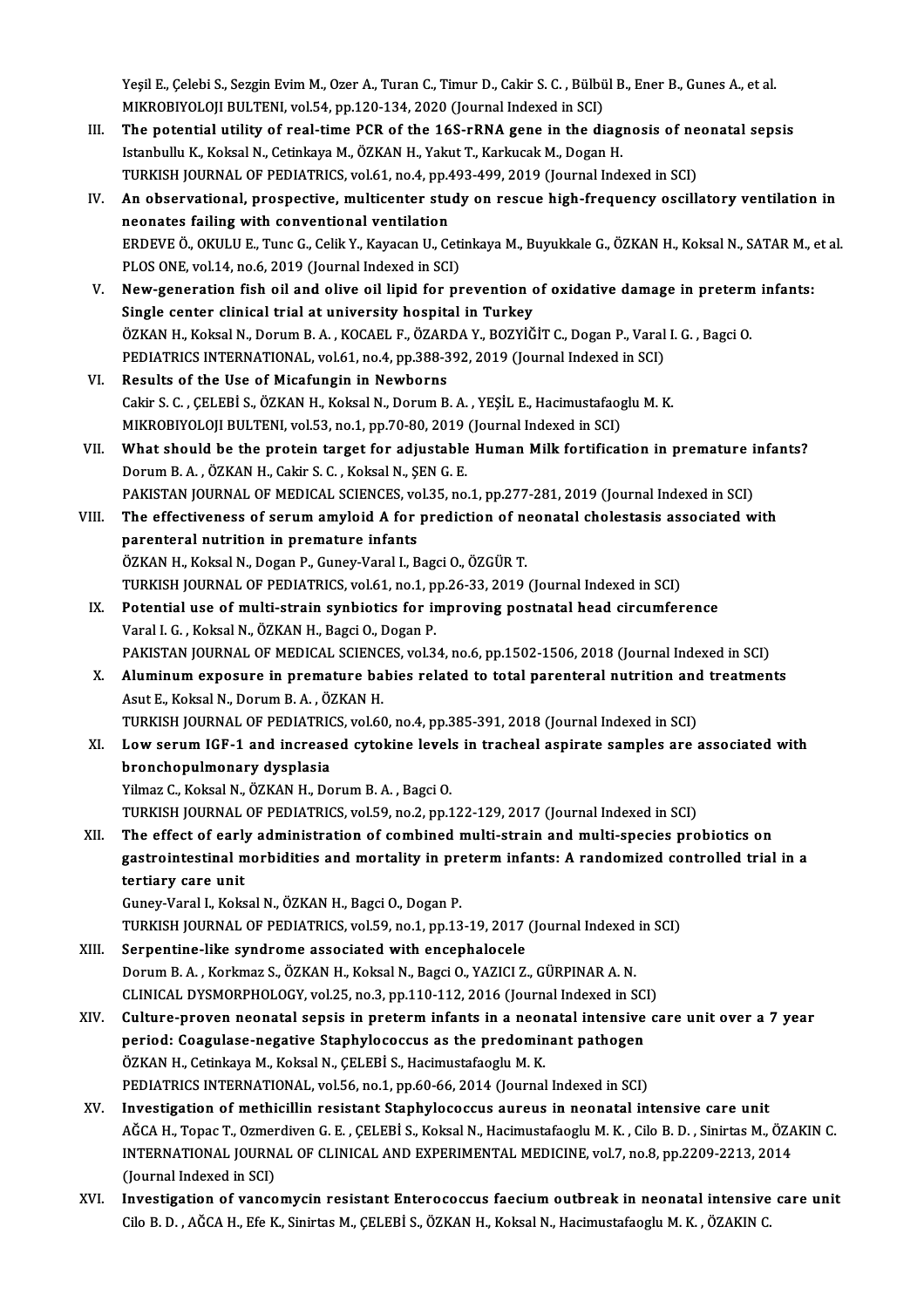INTERNATIONAL JOURNAL OF CLINICAL AND EXPERIMENTAL MEDICINE, vol.7, no.12, pp.5342-5347, 2014<br>(Jaunnal Indoved in SCI) INTERNATIONAL JOURN<br>(Journal Indexed in SCI)<br>Nouronnatestive offee INTERNATIONAL JOURNAL OF CLINICAL AND EXPERIMENTAL MEDICINE, vol.7, no.12, pp.5342-5347, 2014<br>(Journal Indexed in SCI)<br>XVII. Neuroprotective effects of uridine in a rat model of neonatal hypoxic-ischemic encephalopathy<br>Con

- (Journal Indexed in SCI)<br>Neuroprotective effects of uridine in a rat model of neonatal hypoxic<br>Cansev M., Minbay Z., Gören B., Yaylagul E. O. , Cetinkaya M., Koksal N., Alkan T.<br>NEUPOSCIENCE LETTERS, vol 542, np.65, 70, 20 Neuroprotective effects of uridine in a rat model of neonatal hypo:<br>Cansev M., Minbay Z., Gören B., Yaylagul E. O. , Cetinkaya M., Koksal N., Alkan<br>NEUROSCIENCE LETTERS, vol.542, pp.65-70, 2013 (Journal Indexed in SCI)<br>Inc NEUROSCIENCE LETTERS, vol.542, pp.65-70, 2013 (Journal Indexed in SCI)
- Cansev M., Minbay Z., Gören B., Yaylagul E. O. , Cetinkaya M., Koksal N., Alkan T.<br>NEUROSCIENCE LETTERS, vol.542, pp.65-70, 2013 (Journal Indexed in SCI)<br>XVIII. Increased incidence of bronchopulmonary dysplasia in preterm Increased incidence of bronchopulmonary dysplasia in preterm infants exposed to preeclampsia<br>ÖZKAN H., Cetinkaya M., Koksal N.<br>JOURNAL OF MATERNAL-FETAL & NEONATAL MEDICINE, vol.25, no.12, pp.2681-2685, 2012 (Journal Index ÖZK<br>JOUR<br>SCI)<br>Mate JOURNAL OF MATERNAL-FETAL & NEONATAL MEDICINE, vol.25, no.12, pp.2681-2685, 2012 (Journal Indexe<br>SCI)<br>XIX. Maternal preeclampsia is associated with increased risk of necrotizing enterocolitis in preterm<br>infonts
	- SCI)<br>Matern:<br>infants<br><sup>Cotinkov</sup> Maternal preeclampsia is asso<br>infants<br>Cetinkaya M., ÖZKAN H., Koksal N.<br>EARLY HUMAN DEVELOPMENT... i<mark>nfants</mark><br>Cetinkaya M., ÖZKAN H., Koksal N.<br>EARLY HUMAN DEVELOPMENT, vol.88, no.11, pp.893-898, 2012 (Journal Indexed in SCI)<br>A NEW SCORINC SYSTEM FOR EVALUATION OF MIJI TIRLE ORCAN DYSEJINCTIO

# Cetinkaya M., ÖZKAN H., Koksal N.<br>EARLY HUMAN DEVELOPMENT, vol.88, no.11, pp.893-898, 2012 (Journal Indexed in SCI)<br>XX. A NEW SCORING SYSTEM FOR EVALUATION OF MULTIPLE ORGAN DYSFUNCTION SYNDROME IN EARLY HUMAN DEVELOP<br>A NEW SCORING SYSTE<br>PREMATURE INFANTS A NEW SCORING SYSTEM FOR<br>PREMATURE INFANTS<br>Cetinkaya M., Koksal N., ÖZKAN H.<br>AMERICAN IQURNAL OF CRITICAL PREMATURE INFANTS<br>Cetinkaya M., Koksal N., ÖZKAN H.<br>AMERICAN JOURNAL OF CRITICAL CARE, vol.21, no.5, pp.328-337, 2012 (Journal Indexed in SCI)<br>Neonatel sendidiosis: Besults of an 8 year study.

Cetinkaya M., Koksal N., ÖZKAN H.<br>AMERICAN JOURNAL OF CRITICAL CARE, vol.21, no.5, p<br>XXI. Neonatal candidiasis: Results of an 8 year study AMERICAN JOURNAL OF CRITICAL CARE, vol.21, no.5, pp.328-337, 2012 (Journal Meonatal candidiasis: Results of an 8 year study<br>CELEBİ S., Hacimustafaoglu M. K. , Koksal N., ÖZKAN H., Cetinkaya M., ENER B.<br>REDIATRICS INTERNATI Neonatal candidiasis: Results of an 8 year study<br>ÇELEBİ S., Hacimustafaoglu M. K. , Koksal N., ÖZKAN H., Cetinkaya M., ENER B.<br>PEDIATRICS INTERNATIONAL, vol.54, no.3, pp.341-349, 2012 (Journal Indexed in SCI)<br>Value of senu CELEBI S., Hacimustafaoglu M. K. , Koksal N., ÖZKAN H., Cetinkaya M., ENER B.<br>PEDIATRICS INTERNATIONAL, vol.54, no.3, pp.341-349, 2012 (Journal Indexed in SCI)<br>XXII. Value of serum and bronchoalveolar fluid lavage pro- and

PEDIATRICS INTERNATIONAL, vol.54, no.3, pp.341-349, 2012 (Journal<br>Value of serum and bronchoalveolar fluid lavage pro- and ant<br>predicting bronchopulmonary dysplasia in premature infants.<br>Koksel N. Kavik B. Cotinkava M. ÖZK Koksal N., Kayik B., Cetinkaya M., ÖZKAN H., BUDAK F., Kilic S. Ş. , CANITEZ Y., ORAL H. B. predicting bronchopulmonary dysplasia in premature infants.<br>Koksal N., Kayik B., Cetinkaya M., ÖZKAN H., BUDAK F., Kilic S. Ş. , CANITEZ Y., ORAL H. B.<br>European cytokine network, vol.23, no.2, pp.29-35, 2012 (Journal Index Koksal N., Kayik B., Cetinkaya M., ÖZKAN H., BUDAK F., Kilic S. Ş. , CANITEZ Y., ORAL H. B.<br>European cytokine network, vol.23, no.2, pp.29-35, 2012 (Journal Indexed in SCI Expanded)<br>XXIII. Serum mannose-binding lectin (MBL

European cytokine network, vol.23, i<br>Serum mannose-binding lectin (<br>neonatal sepsis and pneumonia.<br>Orkan H. Koksal N. Getinkaya M. Kil Serum mannose-binding lectin (MBL) gene polymorphism and low<br>neonatal sepsis and pneumonia.<br>Ozkan H., Koksal N., Cetinkaya M., Kilic S. Ş. , Celebi S., ORAL H. B. , BUDAK F.<br>Journal of peringtalogy : official journal of th

neonatal sepsis and pneumonia.<br>Ozkan H., Koksal N., Cetinkaya M., Kilic S. Ş. , Celebi S., ORAL H. B. , BUDAK F.<br>Journal of perinatology : official journal of the California Perinatal Association, vol.32, no.3, pp.210-7, 2 Ozkan H., Koksal N., Cetinkaya M., Ki<br>Journal of perinatology : official jou<br>(Journal Indexed in SCI Expanded)<br>Neonatal esteofibrous dysplasi Journal of perinatology : official journal of the California Perinatal Association, vol.32, no.3, pp.210-7, 2012<br>(Journal Indexed in SCI Expanded)<br>XXIV. Neonatal osteofibrous dysplasia associated with pathological tibia fr

# (Journal Indexed in SCI Exp)<br>Neonatal osteofibrous d<br>review of the literature<br>Cetinkaya M\_ÖZKAN H\_Ko Neonatal osteofibrous dysplasia associated with pa<br>review of the literature<br>Cetinkaya M., ÖZKAN H., Koksal N., Sarisozen B., YAZICI Z.<br>JOUPNAL OF PEDIATRIC OPTHORAEDICS RART P. vol 21

review of the literature<br>Cetinkaya M., ÖZKAN H., Koksal N., Sarisozen B., YAZICI Z.<br>JOURNAL OF PEDIATRIC ORTHOPAEDICS-PART B, vol.21, no.2, pp.183-186, 2012 (Journal Indexed in SCI)

# Cetinkaya M., ÖZKAN H., Koksal N., Sarisozen B., YAZICI Z.<br>JOURNAL OF PEDIATRIC ORTHOPAEDICS-PART B, vol.21, no.2, pp.183-186, 2012 (Journal Indexed in SCI)<br>XXV. Neuroprotective effects of melatonin administered alone or i neonatal hypoxic-ischemic rat model<br>ÖZYENER F., Cetinkaya M., ALKAN T., GÖREN B., KAFA İ. M. , Kurt M. A. , Koksal N. Neuroprotective effects of melatonin administered alone or in combina<br>neonatal hypoxic-ischemic rat model<br>ÖZYENER F., Cetinkaya M., ALKAN T., GÖREN B., KAFA İ. M. , Kurt M. A. , Koksal N.<br>RESTORATIVE NEUROLOCY AND NEUROSCI

neonatal hypoxic-ischemic rat model<br>ÖZYENER F., Cetinkaya M., ALKAN T., GÖREN B., KAFA İ. M. , Kurt M. A. , Koksal N.<br>RESTORATIVE NEUROLOGY AND NEUROSCIENCE, vol.30, no.5, pp.435-444, 2012 (Journal Indexed in SCI)<br>Nesessem

- XXVI. Nosocomial infections in neonatology clinic and neonatal intensive care unit<br>Hacimustafaoglu M. K., CELEBI S., Koksal N., Kavurt S., ÖZKAN H., Cetinkaya M., ÖZKAYA G. RESTORATIVE NEUROLOGY AND NEUROSCIENCE, vol.30, no.5, pp.435-444, 2012 (Journal<br>Nosocomial infections in neonatology clinic and neonatal intensive care unit<br>Hacimustafaoglu M. K. , ÇELEBİ S., Koksal N., Kavurt S., ÖZKAN H. Nosocomial infections in neonatology clinic and neonatal intensive care unit<br>Hacimustafaoglu M. K. , ÇELEBİ S., Koksal N., Kavurt S., ÖZKAN H., Cetinkaya M., ÖZKAYA G.<br>TURK PEDIATRI ARSIVI-TURKISH ARCHIVES OF PEDIATRICS, v Hacii<br>TURI<br>SCI)<br>Mate TURK PEDIATRI ARSIVI-TURKISH ARCHIVES OF PEDIATRICS, vol.46, no.4, pp.302-307, 2011 (Journal I<br>SCI)<br>XXVII. Maternal preeclampsia is associated with an increased risk of retinopathy of prematurity<br> $\ddot{o}774\text{N} + G$  Cotiniqu
- SCI)<br>Maternal preeclampsia is associated with an incr<br>ÖZKAN H., Cetinkaya M., Koksal N., Ozmen A., YILDIZ M.<br>JOUPNAL OF PERINATAL MEDICINE vol 29 no 5 nn 52 Maternal preeclampsia is associated with an increased risk of retinopathy of pren<br>ÖZKAN H., Cetinkaya M., Koksal N., Ozmen A., YILDIZ M.<br>JOURNAL OF PERINATAL MEDICINE, vol.39, no.5, pp.523-527, 2011 (Journal Indexed in SCI JOURNAL OF PERINATAL MEDICINE, vol.39, no.5, pp.523-527, 2011 (Journal Indexed in SCI)
- ÖZKAN H., Cetinkaya M., Koksal N., Ozmen A., YILDIZ M.<br>JOURNAL OF PERINATAL MEDICINE, vol.39, no.5, pp.523-527, 2011 (Journal Indexed in SCI)<br>XXVIII. Comparison of the efficacy of serum amyloid A, C-reactive protein, and p CetinkayaM.,OzkanH.,KoksalN.,AkaciO.,ÖZGÜRT. diagnosis and follow-up of necrotizing enterocolitis in premature infants<br>Cetinkaya M., Ozkan H., Koksal N., Akaci O., ÖZGÜR T.<br>JOURNAL OF PEDIATRIC SURGERY, vol.46, no.8, pp.1482-1489, 2011 (Journal Indexed in SCI)<br>Compan

Cetinkaya M., Ozkan H., Koksal N., Akaci O., ÖZGÜR T.<br>JOURNAL OF PEDIATRIC SURGERY, vol.46, no.8, pp.1482-1489, 2011 (Journal Indexed in SCI)<br>XXIX. Comparison of lipid emulsions on antioxidant capacity in preterm infan **JOURNAL**<br>Comparis<br>nutrition<br>Koksal N Comparison of lipid emulsions on antioxidant capacity in preterm infants receiving parenteral<br>nutrition<br>Koksal N., Kavurt A. V. , Cetinkaya M., ÖZARDA Y., Ozkan H.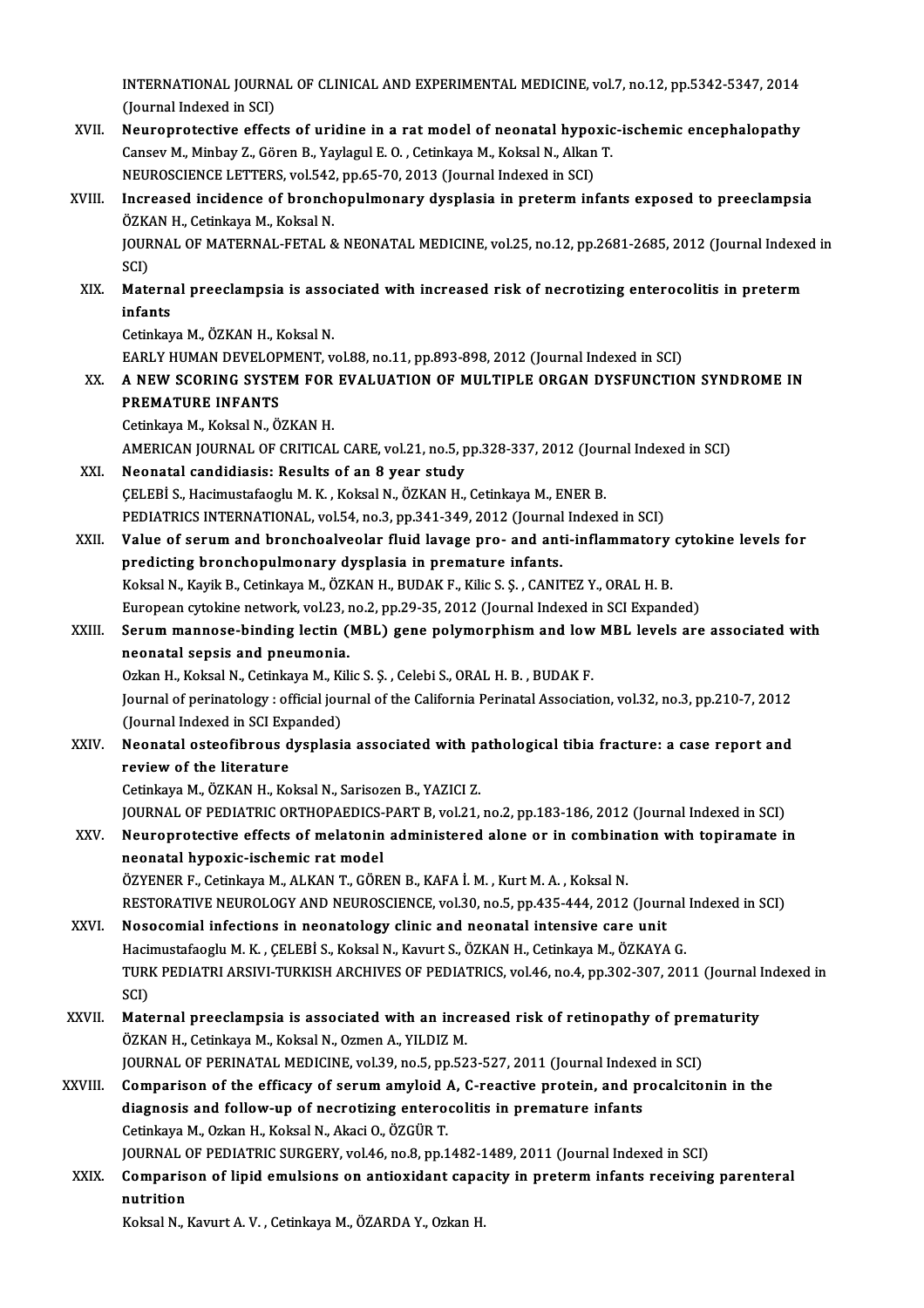|              | PEDIATRICS INTERNATIONAL, vol.53, no.4, pp.562-566, 2011 (Journal Indexed in SCI)                                                                                                           |
|--------------|---------------------------------------------------------------------------------------------------------------------------------------------------------------------------------------------|
| XXX.         | Human 2009 influenza A (H1N1) virus infection in a premature infant born to an H1N1-infected                                                                                                |
|              | mother: placental transmission?                                                                                                                                                             |
|              | Cetinkaya M., ÖZKAN H., ÇELEBİ S., Koksal N., Hacimustafaoglu M. K.                                                                                                                         |
|              | TURKISH JOURNAL OF PEDIATRICS, vol.53, no.4, pp.441-444, 2011 (Journal Indexed in SCI)                                                                                                      |
| XXXI.        | Severe fetal valproate syndrome: combination of complex cardiac defect, multicystic dysplastic                                                                                              |
|              | kidney, and trigonocephaly                                                                                                                                                                  |
|              | ÖZKAN H., Cetinkaya M., Koksal N., Yapici S.                                                                                                                                                |
|              | JOURNAL OF MATERNAL-FETAL & NEONATAL MEDICINE, vol.24, no.3, pp.521-524, 2011 (Journal Indexed in SCI)                                                                                      |
| XXXII.       | Possible Neuroprotective Effects of Magnesium Sulfate and Melatonin as Both Pre- and Post-                                                                                                  |
|              | Treatment in a Neonatal Hypoxic-Ischemic Rat Model                                                                                                                                          |
|              | Cetinkaya M., ALKAN T., ÖZYENER F., KAFA İ. M., Kurt M. A., Koksal N.                                                                                                                       |
|              | NEONATOLOGY, vol.99, no.4, pp.302-310, 2011 (Journal Indexed in SCI)                                                                                                                        |
| XXXIII.      | The efficacy of serial serum amyloid A measurements for diagnosis and follow-up of necrotizing                                                                                              |
|              | enterocolitis in premature infants                                                                                                                                                          |
|              | Cetinkaya M., ÖZKAN H., Koksal N., Akaci O., ÖZGÜR T.                                                                                                                                       |
|              | PEDIATRIC SURGERY INTERNATIONAL, vol.26, no.8, pp.835-841, 2010 (Journal Indexed in SCI)                                                                                                    |
| XXXIV.       | Growth and nutritional follow up of premature newborns after discharge                                                                                                                      |
|              | Koksal N.                                                                                                                                                                                   |
|              | TURK PEDIATRI ARSIVI-TURKISH ARCHIVES OF PEDIATRICS, vol.45, pp.15-19, 2010 (Journal Indexed in SCI)                                                                                        |
| XXXV.        | Colistimethate sodium therapy for multidrug-resistant isolates in pediatric patients                                                                                                        |
|              | ÇELEBİ S., Hacimustafaoglu M. K., Koksal N., ÖZKAN H., Cetinkaya M.                                                                                                                         |
|              | PEDIATRICS INTERNATIONAL, vol.52, no.3, pp.410-414, 2010 (Journal Indexed in SCI)                                                                                                           |
| <b>XXXVI</b> | Neonatal outcomes of premature infants born to preeclamptic mothers                                                                                                                         |
|              | Cetinkaya M., Ozkan H., Koksal N., Karali Z., ÖZGÜR T.                                                                                                                                      |
| XXXVII.      | JOURNAL OF MATERNAL-FETAL & NEONATAL MEDICINE, vol.23, no.5, pp.425-430, 2010 (Journal Indexed in SCI)<br>Neonatal outcomes of pregnancy complicated by idiopathic thrombocytopenic purpura |
|              | Ozkan H., Cetinkaya M., Koksal N., Ali R., Gunes A. M., Baytan B., Ozkalemkas F., Ozkocaman V., Ozcelik T., Gunay U.,                                                                       |
|              | et al.                                                                                                                                                                                      |
|              | JOURNAL OF PERINATOLOGY, vol.30, no.1, pp.38-44, 2010 (Journal Indexed in SCI)                                                                                                              |
| XXXVIII.     | Early administration of the second surfactant dose in preterm infants with severe respiratory                                                                                               |
|              | distress syndrome                                                                                                                                                                           |
|              | Koksal N., Akpinar R., Cetinkaya M.                                                                                                                                                         |
|              | TURKISH JOURNAL OF PEDIATRICS, vol.51, no.6, pp.556-564, 2009 (Journal Indexed in SCI)                                                                                                      |
| XXXIX.       | Imatinib use during pregnancy and breast feeding: a case report and review of the literature                                                                                                |
|              | ALİ R., ÖZKALEMKAŞ F., Kimya Y., Koksal N., ÖZKOCAMAN V., Gulten T., Yorulmaz H., Tunali A.                                                                                                 |
|              | ARCHIVES OF GYNECOLOGY AND OBSTETRICS, vol.280, no.2, pp.169-175, 2009 (Journal Indexed in SCI)                                                                                             |
| XL.          | Pseudomonas aeruginosa pleural empyema in a preterm infant                                                                                                                                  |
|              | ÖZKAN H., Cetinkaya M., Koksal N., ÇELEBİ S., Hacimustafaoglu M. K.                                                                                                                         |
|              | TURKISH JOURNAL OF PEDIATRICS, vol.51, no.4, pp.395-398, 2009 (Journal Indexed in SCI)                                                                                                      |
| XLI.         | Pregnancy in chronic lymphocytic leukemia: Experience with fetal exposure to chlorambucil                                                                                                   |
|              | ALİ R., ÖZKALEMKAŞ F., Kimya Y., Koksal N., ÖZKOCAMAN V., Yorulmaz H., Eroglu A., Ozcclik T., Tunali A.                                                                                     |
|              | LEUKEMIA RESEARCH, vol.33, no.4, pp.567-569, 2009 (Journal Indexed in SCI)                                                                                                                  |
| XLII.        | Comparison of serum amyloid A concentrations with those of C-reactive protein and procalcitonin in                                                                                          |
|              | diagnosis and follow-up of neonatal sepsis in premature infants                                                                                                                             |
|              | Cetinkaya M., Oezkan H., Koeksal N., Celebi S., Hacimustafaoglu M. K.                                                                                                                       |
|              | JOURNAL OF PERINATOLOGY, vol.29, no.3, pp.225-231, 2009 (Journal Indexed in SCI)                                                                                                            |
| XLIII.       | Neonatal myiasis: a case report                                                                                                                                                             |
|              | Cetinkaya M., ÖZKAN H., Koeksal N., Coskun Ş. Z., Hacimustafaoglu M. K., GİRİŞGİN O.                                                                                                        |
|              | TURKISH JOURNAL OF PEDIATRICS, vol.50, no.6, pp.581-584, 2008 (Journal Indexed in SCI)                                                                                                      |
| XLIV.        | Reference values for neonatal thyroid volumes in a moderately iodine-deficient area                                                                                                         |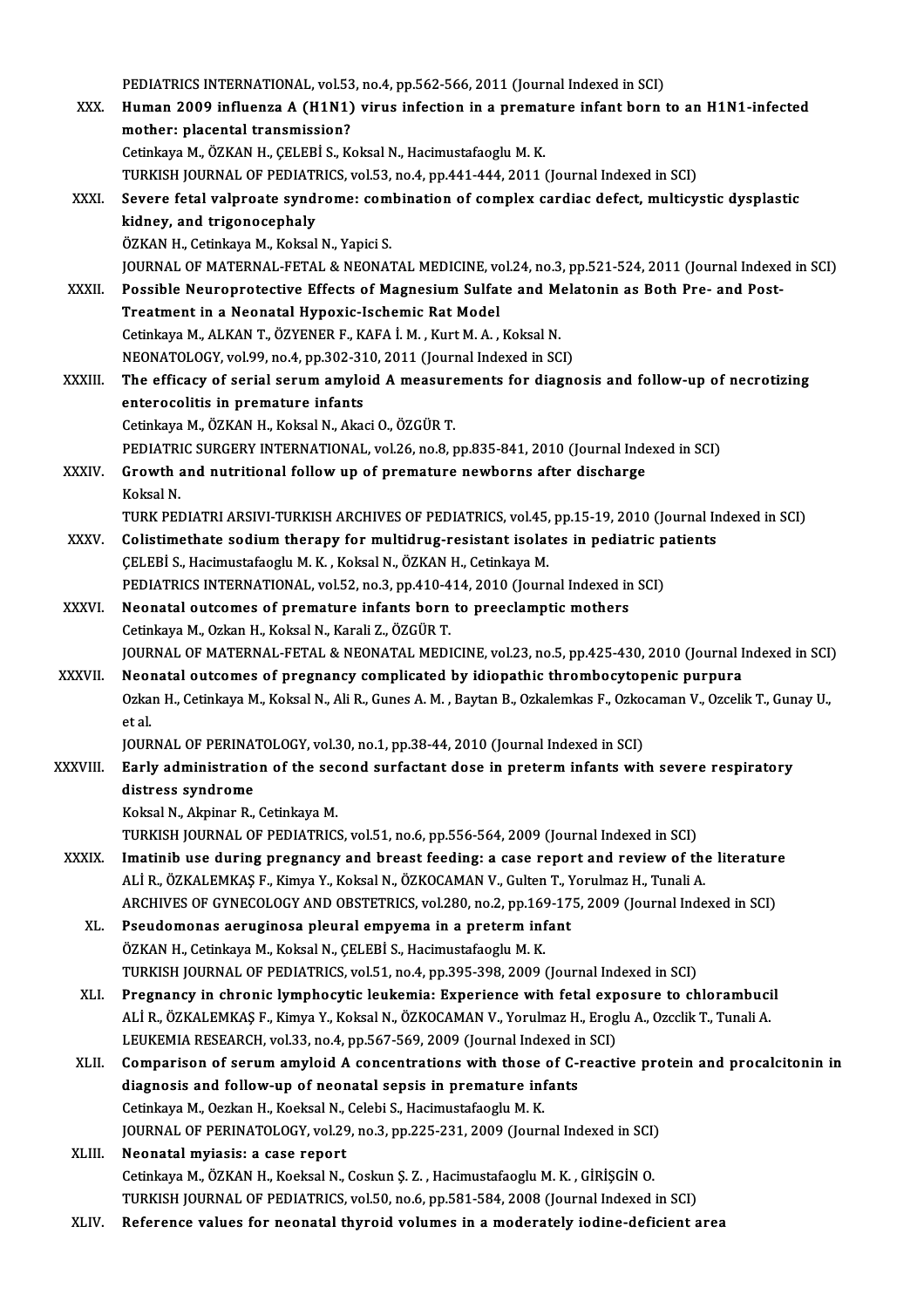Koksal N., Akturk B., Saglam H., Yazici Z., Cetinkaya M.

Koksal N., Akturk B., Saglam H., Yazici Z., Cetinkaya M.<br>JOURNAL OF ENDOCRINOLOGICAL INVESTIGATION, vol.31, no.7, pp.642-646, 2008 (Journal Indexed in SCI)<br>Hunerprestasiendin E. sundreme: use of indemathesin and stereid, a Koksal N., Akturk B., Saglam H., Yazici Z., Cetinkaya M.<br>JOURNAL OF ENDOCRINOLOGICAL INVESTIGATION, vol.31, no.7, pp.642-646, 2008 (Journal Indexed in SCI)<br>XLV. Hyperprostaglandin E syndrome: use of indomethacin and steroi JOURNAL OF ENDOCRINOL<br>Hyperprostaglandin E sy<br>enterocolitis and sepsis<br>Cetinicum M. Koekeel N. Ö? XLV. Hyperprostaglandin E syndrome: use of indomethacin and steroid, and death due to necrotizing<br>enterocolitis and sepsis<br>Cetinkaya M., Koeksal N., ÖZKAN H., DÖNMEZ O., SAĞLAM H., KIRIŞTIOĞLU İ.

TURKISH JOURNAL OF PEDIATRICS, vol.50, no.4, pp.386-390, 2008 (Journal Indexed in SCI)

Cetinkaya M., Koeksal N., ÖZKAN H., DÖNMEZ O., SAĞLAM H., KIRIŞTIOĞLU İ.<br>TURKISH JOURNAL OF PEDIATRICS, vol.50, no.4, pp.386-390, 2008 (Journal Indexed in SCI)<br>XLVI. Spondylocostal dysostosis associated with diaphragmatic TURKISH JOURNAL OF PEDIATRICS, vol.50, no.4, pp.386-390,<br>Spondylocostal dysostosis associated with diaphragm<br>Cetinkaya M., ÖZKAN H., Koksal N., YAZICI Z., YALÇINKAYA Ü.<br>CLINICAL DYSMORRHOLOCY, vol.17, no.2, np.151,154,2009 Spondylocostal dysostosis associated with diaphragmatic hernia and neural<br>Cetinkaya M., ÖZKAN H., Koksal N., YAZICI Z., YALÇINKAYA Ü.<br>CLINICAL DYSMORPHOLOGY, vol.17, no.2, pp.151-154, 2008 (Journal Indexed in SCI)<br>Increase Cetinkaya M., ÖZKAN H., Koksal N., YAZICI Z., YALÇINKAYA Ü.<br>CLINICAL DYSMORPHOLOGY, vol.17, no.2, pp.151-154, 2008 (Journal Indexed in SCI)<br>XLVII. Increased incidence of congenital hypothyroidism due to iodine deficiency.

CLINICAL DYSMORPHOLOGY, vol.17, no.2, pp.151-154, 2<br>Increased incidence of congenital hypothyroidisr<br>Saglam H., Bukukuysal L., Koksal N., Ercan I., Tarim Ö. F.<br>Redistrics international : official journal of the Japan Bo Pediatrics international : official journal of the Japan Pediatric Society, vol.49, no.1, pp.76-9, 2007 (Journal Indexed<br>in SCI Expanded) Saglam H., Bukukuysal L., Koksal N., Ercan I., Tarim Ö. F. Pediatrics international : official journal of the Japan Pediatric Society, vol.49, no.1, pp.7<br>in SCI Expanded)<br>XLVIII. Role of procalcitonin and CRP in diagnosis and follow-up of neonatal sepsis<br>Kelrel N. Harmangi B. Ceti

in SCI Expanded)<br>Role of procalcitonin and CRP in diagnosis and follo<br>Koksal N., Harmanci R., Cetinkaya M., Hacimustafaoglu M. K.<br>TURKISH JOURNAL OF REDIATRICS vol.49, no.1, nn.21, 29, 2 Role of procalcitonin and CRP in diagnosis and follow-up of neonatal sepsis<br>Koksal N., Harmanci R., Cetinkaya M., Hacimustafaoglu M. K.<br>TURKISH JOURNAL OF PEDIATRICS, vol.49, no.1, pp.21-29, 2007 (Journal Indexed in SCI)<br>N TURKISH JOURNAL OF PEDIATRICS, vol.49, no.1, pp.21-29, 2007 (Journal Indexed in SCI)

# Koksal N., Harmanci R., Cetinkaya M., Hacimustafaoglu M. K.<br>TURKISH JOURNAL OF PEDIATRICS, vol.49, no.1, pp.21-29, 2007 (Journal Indexed in SCI)<br>XLIX. Nonbronchoscopic bronchoalveolar lavage for diagnosing ventilator-assoc

Koeksal N., Hacimustafaoglu M. K., Celebi S., Oezakin C.

TURKISH JOURNAL OF PEDIATRICS, vol.48, no.3, pp.213-220, 2006 (Journal Indexed in SCI)

Koeksal N., Hacimustafaoglu M. K. , Celebi S., Oezakin C.<br>TURKISH JOURNAL OF PEDIATRICS, vol.48, no.3, pp.213-220, 2006 (Journal Indexed in SCI)<br>L. Pregnancy under treatment of imatinib and successful labor in a patient wi TURKISH JOURNAL OF PEDIATRICS, vol.48, no.3, pp.213-220, 2006 (Journal Indexed in SCI)<br>Pregnancy under treatment of imatinib and successful labor in a patient with chronic myeloge<br>leukemia (CML) - Outcome of discontinuatio Pregnancy<br>leukemia (<br>remission<br>Ali P. Orkak leukemia (CML) - Outcome of discontinuation of imatinib therapy after achieving a molecular<br>remission<br>Ali R., Ozkalemkas F., Ozcelik T., Ozkocaman V., Ozan U., Kimya Y., Koksal N., Gulten T., Yakut T., Tunali A.

r<mark>emission</mark><br>Ali R., Ozkalemkas F., Ozcelik T., Ozkocaman V., Ozan U., Kimya Y., Koksal N., Gult<del>.</del><br>LEUKEMIA RESEARCH, vol.29, no.8, pp.971-973, 2005 (Journal Indexed in SCI)<br>Complement A levels es esply prodisters of peer

## LI. Complement 4 levels as early predictors of poor response to surfactant therapy in respiratory LEUKEMIA RESEARCI<br>Complement 4 leve<br>distress syndrome<br>Turker 6 Koksel N distress syndrome<br>Turker G., Koksal N. distress syndrome<br>Turker G., Koksal N.<br>AMERICAN JOURNAL OF PERINATOLOGY, vol.22, no.3, pp.149-154, 2005 (Journal Indexed in SCI)<br>Tear function and acular surface findings in premature and term bebies.

Turker G., Koksal N.<br>AMERICAN JOURNAL OF PERINATOLOGY, vol.22, no.3, pp.149-154, 2005 (Journal 1<br>LII. Tear function and ocular surface findings in premature and term babies<br>Degru M. Karakaya H. Baykaya M. Ozman A. Kaksal N AMERICAN JOURNAL OF PERINATOLOGY, vol.22, no.3, pp.149-154, 2005 (Journal Indexed in SCI)<br>Tear function and ocular surface findings in premature and term babies<br>Dogru M., Karakaya H., Baykara M., Ozmen A., Koksal N., Goto LII. Tear function and ocular surface findings in premature and term babies<br>Dogru M., Karakaya H., Baykara M., Ozmen A., Koksal N., Goto E., Matsumoto Y., Kojima T., Shimazaki J., Tsubota K.<br>OPHTHALMOLOGY, vol.111, no.5, p

## LIII. The progression of maternal RSV antibodies in the offspring Hacimustafaoglu M.K., Celebi S., Aynaci E., Sinirtas M., Koksal N., Kucukerdogan A., Ercan I., Goral G., Ildirim I. The progression of maternal RSV antibodies in the offspring<br>Hacimustafaoglu M. K. , Celebi S., Aynaci E., Sinirtas M., Koksal N., Kucukerdogan A., Ercan I., Go<br>ARCHIVES OF DISEASE IN CHILDHOOD, vol.89, no.1, pp.52-53, 2004 Hacimustafaoglu M. K., Celebi S., Aynaci E., Sinirtas M., Koksal N., Kucukerdogan A., Ercan I., Goral G<br>ARCHIVES OF DISEASE IN CHILDHOOD, vol.89, no.1, pp.52-53, 2004 (Journal Indexed in SCI)<br>LIV. Neurocutaneous melanosis

- ARCHIVES OF DISEASE IN CHILDHOOD, vol.89, no.1, pp.52-53, 2004 (Journa<br>Neurocutaneous melanosis with transposition of the great arteries<br>Koksal N., Bayram Y., Murat I., Dogru M., Bostan Ö. M. , Sevinir B. B. , Yazici Z.<br>Pe Neurocutaneous melanosis with transposition of the great arteries and<br>Koksal N., Bayram Y., Murat I., Dogru M., Bostan Ö. M. , Sevinir B. B. , Yazici Z.<br>Pediatric dermatology, vol.20, pp.332-4, 2003 (Journal Indexed in SCI
- Koksal N., Bayram Y., Murat I., Dogru M., Bostan Ö. M. , Sevinir B. B. , Yazici Z.<br>Pediatric dermatology, vol.20, pp.332-4, 2003 (Journal Indexed in SCI Expanded)<br>LV. Idiopathic thrombocytopenic purpura in pregnancy: a sin Pediatric dermatology, vol.<br>Idiopathic thrombocyto<br>and neonatal outcomes Idiopathic thrombocytopenic purpura in pregnancy: a single institutional experience with maternal<br>and neonatal outcomes<br>Ali R., Ozkalemkas F., Ozcelik T., Ozkocaman V., Ozan U., Kimya Y., Koksal N., Bulbul-Baskan E., Devel

and neo<br>Ali R., Oz<br>M., et al.<br>ANNALS Ali R., Ozkalemkas F., Ozcelik T., Ozkocaman V., Ozan U., Kimya Y., Koksal N., Bulbul-Ba<br>M., et al.<br>ANNALS OF HEMATOLOGY, vol.82, no.6, pp.348-352, 2003 (Journal Indexed in SCI)<br>Bisk fostors for intraventrigular boomerrhag

- M., et al.<br>ANNALS OF HEMATOLOGY, vol.82, no.6, pp.348-352, 2003 (Journal Indexed in SCI)<br>LVI. Risk factors for intraventricular haemorrhage in very low birth weight infants.<br>Kälsel N. Peytan B. Peyrem V. Necerkieük E ANNALS OF HEMATOLOGY, vol.82, no.6, pp.34;<br>Risk factors for intraventricular haemori<br>Köksal N., Baytan B., Bayram Y., Nacarküçük E.<br>Indian journal of podiatrics, vol.60, np.561.4, 2 Risk factors for intraventricular haemorrhage in very low birth weight infan<br>Köksal N., Baytan B., Bayram Y., Nacarküçük E.<br>Indian journal of pediatrics, vol.69, pp.561-4, 2002 (Journal Indexed in SCI Expanded)<br>Marananam i Köksal N., Baytan B., Bayram Y., Nacarküçük E.<br>Indian journal of pediatrics, vol.69, pp.561-4, 2002 (Journal Indexed in SCI Expanded)<br>LVII. Meropenem in neonatal severe infections due to multiresistant gram-negative bacter
- Indian journal of pediatrics, vol.69, pp.561-4, 2002 (Journal Indexed in SCI Expanded)<br>Meropenem in neonatal severe infections due to multiresistant gram-negativ<br>Köksal N., Hacimustafaoğlu M., Bağci S., Celebi S. Meropenem in neonatal severe infections due to multiresistant gram-negat:<br>Köksal N., Hacimustafaoğlu M., Bağci S., Celebi S.<br>Indian journal of pediatrics, vol.68, pp.15-9, 2001 (Journal Indexed in SCI Expanded)<br>False resul Indian journal of pediatrics, vol.68, pp.15-9, 2001 (Journal Indexed in SCI Expanded)
- LVIII. False results of latex agglutination tests.<br>Hacimustafaoglu M., Koksal N., Okan M., Tarim Ö. F.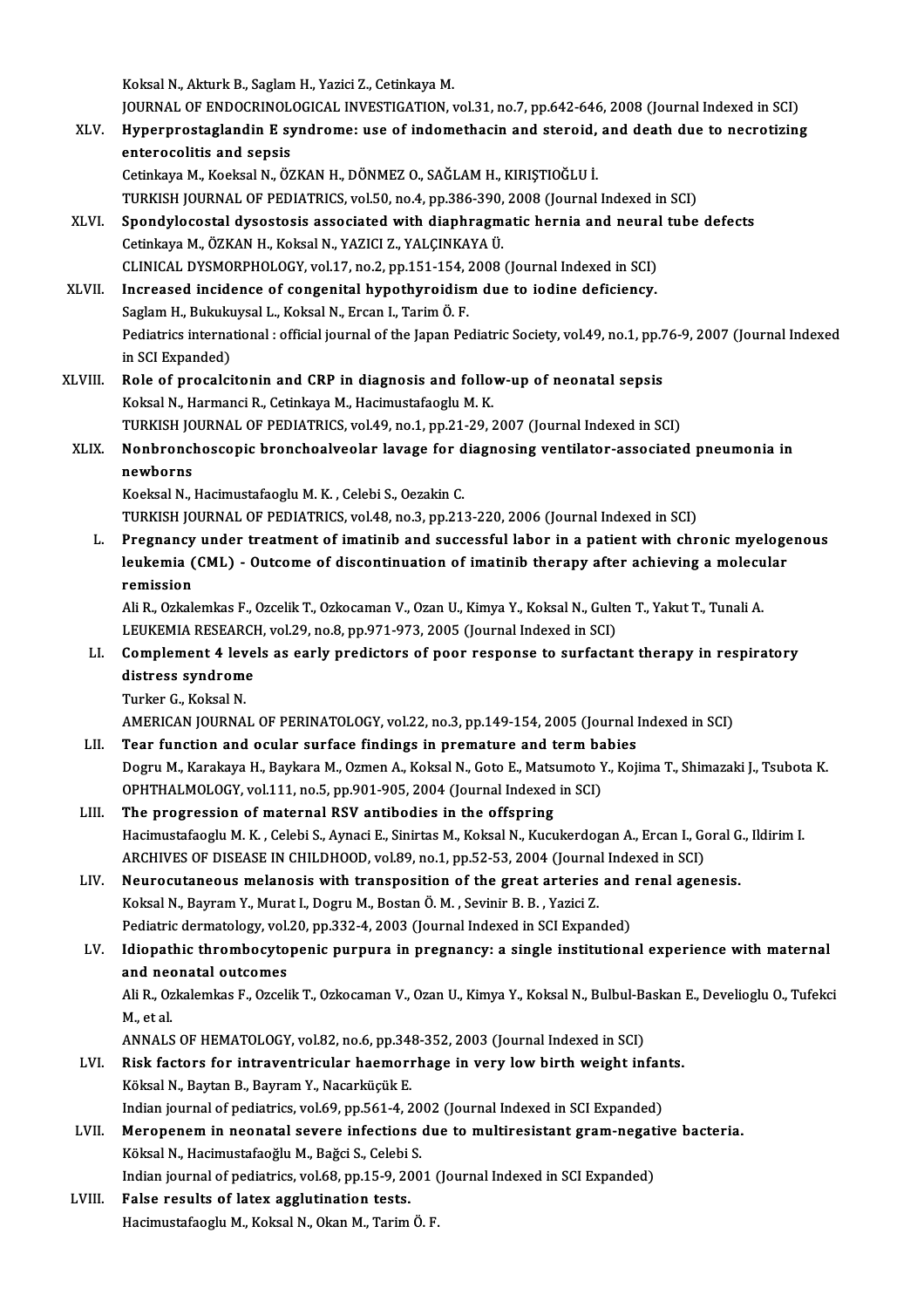Indian journal of pediatrics, vol.68, pp.99, 2001 (Journal Indexed in SCI Expanded)<br>Congreep of the unner extremity in the newborn

- Indian journal of pediatrics, vol.68, pp.99, 2001 (Journal<br>LIX. Gangrene of the upper extremity in the newborn<br>Creanel C. Altin S. Uygel A. Kelsel N. Orsen M. Indian journal of pediatrics, vol.68, pp.99, 2001<br>Gangrene of the upper extremity in the no<br>Ozgenel G., Akin S., Uysal A., Koksal N., Ozcan M.<br>FUROPEAN JOURNAL OF PLASTIC SURCERY vo Gangrene of the upper extremity in the newborn<br>Ozgenel G., Akin S., Uysal A., Koksal N., Ozcan M.<br>EUROPEAN JOURNAL OF PLASTIC SURGERY, vol.23, no.8, pp.429-431, 2000 (Journal Indexed in SCI)<br>Transient benatitie B. surface Ozgenel G., Akin S., Uysal A., Koksal N., Ozcan M.<br>EUROPEAN JOURNAL OF PLASTIC SURGERY, vol.23, no.8, pp.429-431, 2000 (Journal Indexed in EUROPEAN JOURNAL OF PLASTIC SURGERY, vol.23, no.8, pp.429-431, 2000 (Journal Indexe
- EUROPEAN JOURNAL OF PLAS<br>Transient hepatitis B surfa<br>Koksal N., Altinkaya N., Perk Y.<br>ACTA BAEDIATBICA vol 95, po Transient hepatitis B surface antigenemia after neonatal hepatitis B imi<br>Koksal N., Altinkaya N., Perk Y.<br>ACTA PAEDIATRICA, vol.85, no.12, pp.1501-1502, 1996 (Journal Indexed in SCI)<br>TC 99M HMBAO BRAIN SPECT COMBARED TO CT ACTA PAEDIATRICA, vol.85, no.12, pp.1501-1502, 1996 (Journal Indexed in SCI)
- Koksal N., Altinkaya N., Perk Y.<br>ACTA PAEDIATRICA, vol.85, no.12, pp.1501-1502, 1996 (Journal Indexed in SCI)<br>LXI. TC-99M HMPAO BRAIN SPECT COMPARED TO CT AND EEG AFTER SEIZURES IN CHILDHOOD<br>ALPER E.. KOKSAL N.. HACIMU CLINICAL NUCLEAR MEDICINE, vol.20, no.9, pp.803-806, 1995 (Journal Indexed in SCI)

### Articles Published in Other Journals

- rticles Published in Other Journals<br>I. Effects of Early Aggressive Total Parenteral Nutrition on Biochemical Parameters Outcome in<br>Restorm Infonte Effects of Early<br>Preterm Infants<br>Ö<sup>774N H</sup>. Besek A Preterm Infants<br>ÖZKAN H., Basak M. F. , Koksal N., Dorum B., Cakir S. C. Preterm Infants<br>ÖZKAN H., Basak M. F. , Koksal N., Dorum B., Cakir S. C.<br>GUNCEL PEDIATRI-JOURNAL OF CURRENT PEDIATRICS, vol.17, no.3, pp.337-349, 2019 (Journal Indexed in ESCI)<br>İngülin Benzeri Büyüme Faktörü 1 ve Premature
- ÖZKAN H., Basak M. F. , Koksal N., Dorum B., Cakir S. C.<br>GUNCEL PEDIATRI-JOURNAL OF CURRENT PEDIATRICS, vol.17, no.3, pp.337-349, 2019 (Journal Indexed in ESCI)<br>II. İnsülin Benzeri Büyüme Faktörü-1 ve Premature Morbidi GUNCEL PEDIATRI-JOURNAL OF CURRENT PEDIATRICS, vol.17, no.3, pp.3<br>İnsülin Benzeri Büyüme Faktörü-1 ve Premature Morbiditeleri: E<br>Retinopatisi, İntraventriküler Kanama ve Nekrotizan Enterokolit<br>DOPUM B A - KÖKSAL E N - ÖZKA II. İnsülin Benzeri Büyüme Faktörü-1 ve Premature Morbiditeleri: Bronkopulmoner Displazi, Premature<br>Retinopatisi, İntraventriküler Kanama ve Nekrotizan Enterokolit<br>DORUM B. A. , KÖKSAL F. N. , ÖZKAN H., ÇAKIR S. Ç. , YILMA GÜNCEL PEDİATRİ, vol.17, pp.189-199, 2019 (Refereed Journals of Other Institutions) DORUM B. A., KÖKSAL F. N., ÖZKAN H., ÇAKIR S. Ç., YILMAZ C., ÖZGÜR T., BUDAK F.<br>GÜNCEL PEDİATRİ, vol.17, pp.189-199, 2019 (Refereed Journals of Other Institutions)<br>III. Insulin-Like Growth Factor-1 and Morbidities of Prema
- GÜNCEL PEDİATRİ, vol.17, pp.189-199, 2019 (Refereed Journals of Other Institutions)<br>Insulin-Like Growth Factor-1 and Morbidities of Prematurity: Bronchopulmonary Dyspl:<br>Retinopathy of Prematurity, Intraventricular Hemorrha Retinopathy of Prematurity, Intraventricular Hemorrhage and Necrotizing Enterocolitis<br>DoRUM B.A., Koksal N., ÖZKAN H., Cakir S. C., Yilmaz C., ÖZGÜR T., BUDAK F. Retinopathy of Prematurity, Intraventricular Hemorrhage and Necrotizing Enterocolitis<br>DoRUM B. A. , Koksal N., ÖZKAN H., Cakir S. C. , Yilmaz C., ÖZGÜR T., BUDAK F.<br>GUNCEL PEDIATRI-JOURNAL OF CURRENT PEDIATRICS, vol.17, no DoRUM B. A., Koksal N., ÖZKAN H., Cakir S. C., Yilmaz C., ÖZGÜR T.<br>GUNCEL PEDIATRI-JOURNAL OF CURRENT PEDIATRICS, vol.17, no<br>IV. The Problems of Late Preterm Infants in Neonatal Period<br>Cokir S. C. Dorum B. A., Koksal N. ÖZ
- GUNCEL PEDIATRI-JOURNAL OF CURRENT PEDIATRICS, vol.17, no<br>The Problems of Late Preterm Infants in Neonatal Period<br>Cakir S. C. , Dorum B. A. , Koksal N., ÖZKAN H., Coskun M., Ozcan N.<br>CUNCEL PEDIATRI JOURNAL OF CURRENT PEDI The Problems of Late Preterm Infants in Neonatal Period<br>Cakir S. C. , Dorum B. A. , Koksal N., ÖZKAN H., Coskun M., Ozcan N.<br>GUNCEL PEDIATRI-JOURNAL OF CURRENT PEDIATRICS, vol.16, no.1, pp.2-18, 2018 (Journal Indexed in ES Cakir S. C., Dorum B. A., Koksal N., ÖZKAN H., Coskun M., Ozcan N.<br>GUNCEL PEDIATRI-JOURNAL OF CURRENT PEDIATRICS, vol.16, n<br>V. Nöral Tüp Defektli Yenidoğanların Kısa Dönem Sonuçları<br>Soluma G. DOBUM B. A. ÖZKAN H. TASKABU J
- GUNCEL PEDIATRI-JOURNAL OF CURRENT PEDIATRICS, vol.16, no.1, pp.2-18, 2018 (Journal Indexed i<br>Nöral Tüp Defektli Yenidoğanların Kısa Dönem Sonuçları<br>çakır s. ç. , DORUM B. A. , ÖZKAN H., TAŞKAPILIOĞLU M. Ö. , KÖKSAL F. N. Nöral Tüp Defektli Yenidoğanların Kısa Dönem Son<br>çakır s. ç. , DORUM B. A. , ÖZKAN H., TAŞKAPILIOĞLU M. Ö.<br>Güncel Pediatri, 2018 (Other Refereed National Journals)<br>Mekanik Ventilesyandan Ayunma Güncel Pediatri, 2018 (Other Refereed National Journals)
- çakır s. ç. , DORUM B. A. , ÖZKAN H., TAŞKAPILIOĞLU M. Ö. , KÖKSAL F. N. , tütüncü toker r., OKAN M. S.<br>Güncel Pediatri, 2018 (Other Refereed National Journals)<br>VI. Mekanik Ventilasyondan Ayırma<br>DORUM B. A. . KÖKSAL F. Mekanik Ventilasyondan Ayırma<br>DORUM B. A. , KÖKSAL F. N.<br>Türkiye Klinikleri Pediatrik Bilimler Dergisi, vol.14, no.3, pp.278-284, 2018 (Other Refereed National Journals)<br>Shart Term Clinical Outsomes of Newbarns Who Have No
- VII. Short-Term Clinical Outcomes of Newborns Who Have Neural Tube Defects<br>Cakir S. C., Dorum B. A., Ozkan H., Taskapilioglu O., Koksal N., Toker R. T., Okan M. S. Türkiye Klinikleri Pediatrik Bilimler Dergisi, vol.14, no.3, pp.278-284, 2018 (Other Re<br>Short-Term Clinical Outcomes of Newborns Who Have Neural Tube Defect:<br>Cakir S. C. , Dorum B. A. , Ozkan H., Taskapilioglu O., Koksal N GUNCEL PEDIATRI-JOURNALOF CURRENTPEDIATRICS,vol.16,no.2,pp.117-126,2018 (Journal Indexed inESCI) Cakir S. C., Dorum B. A., Ozkan H., Taskapilioglu<br>GUNCEL PEDIATRI-JOURNAL OF CURRENT PEDL<br>VIII. BRUE - Brief Resolved Unexplained Events

GUNCEL PEDIATRI-JOU<br>BRUE - Brief Resolve<br>Dorum B.A., Koksal N.<br>CUNCEL PEDIATRI JOU BRUE - Brief Resolved Unexplained Events<br>Dorum B. A. , Koksal N.<br>GUNCEL PEDIATRI-JOURNAL OF CURRENT PEDIATRICS, vol.16, no.2, pp.170-180, 2018 (Journal Indexed in ESCI)<br>Turkich Neonatel Society quideline on the management Dorum B. A. , Koksal N.<br>GUNCEL PEDIATRI-JOURNAL OF CURRENT PEDIATRICS, vol.16, no.2, pp.170-180, 2018 (Journal Indexed in I<br>IX. Turkish Neonatal Society guideline on the management of patent ductus arteriosus in preter

# GUNCEL<br>Turkish<br>infants<br>Kekel M Turkish Neonatal Society<br>infants<br>Koksal N., Aygun C., Uras N.<br>TURK REDIATRI ARSINI TUL

- i<mark>nfants</mark><br>Koksal N., Aygun C., Uras N.<br>TURK PEDIATRI ARSIVI-TURKISH ARCHIVES OF PEDIATRICS, vol.53, 2018 (Journal Indexed in ESCI)<br>Congenital Dianhragmatic Hornia: Ton Yoan Single Contor Pesults Koksal N., Aygun C., Uras N.<br>TURK PEDIATRI ARSIVI-TURKISH ARCHIVES OF PEDIATRICS, vol.53, 2018<br>X. Congenital Diaphragmatic Hernia: Ten-Year Single Center Results<br>Denum B.A., Cakin S.C., Volgut U. ÖZKAN H. GÜRRINAR A.N., Ko
- TURK PEDIATRI ARSIVI-TURKISH ARCHIVES OF PEDIATRICS, vol.53, 201<br>Congenital Diaphragmatic Hernia: Ten-Year Single Center Resul<br>Dorum B. A. , Cakir S. C. , Yakut U., ÖZKAN H., GÜRPINAR A. N. , Koksal N.<br>CUNCEL PEDIATRI JOUR Congenital Diaphragmatic Hernia: Ten-Year Single Center Results<br>Dorum B. A. , Cakir S. C. , Yakut U., ÖZKAN H., GÜRPINAR A. N. , Koksal N.<br>GUNCEL PEDIATRI-JOURNAL OF CURRENT PEDIATRICS, vol.15, no.3, pp.1-13, 2017 (Journal Dorum B. A., Cakir S. C., Yakut U., ÖZKAN H., GÜRPINAR A. N., Koksal N.<br>GUNCEL PEDIATRI-JOURNAL OF CURRENT PEDIATRICS, vol.15, no.3, pp.1-13, 201<br>XI. Escobar syndrome non lethal multiple pytergium syndrome case report<br>DOPU
- GUNCEL PEDIATRI-JOURNAL OF CURR<br>Escobar syndrome non lethal mult<br>DORUM B.A., ÖZKAN H., KÖKSAL F. N.<br>Medisine Ssiense International Medias: XI. Escobar syndrome non lethal multiple pytergium syndrome case report<br>DORUM B. A., ÖZKAN H., KÖKSAL F. N.<br>Medicine Science International Mediacal Journal, 2017 (Other Refereed National Journals)